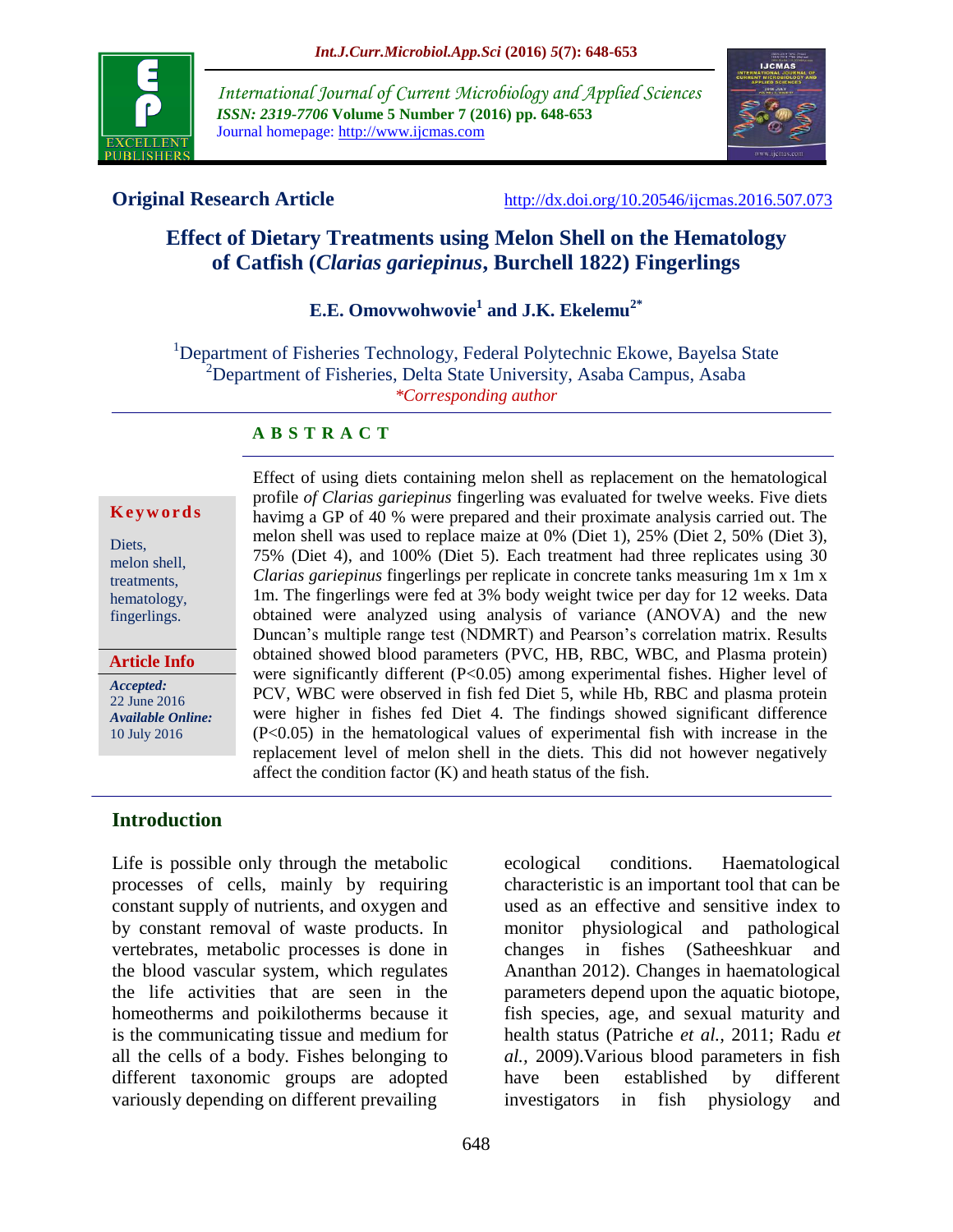pathology (Satheeshkumar *et al.,* 2012, Fazio *et al.,* 2013).

Haematological studies help in understanding the relationship of blood characteristics to the habitat and adaptability of the species to the environment. The fish haematological parameters such as RBC, WBC, Hb and PCV values etc., are thus shown to be influenced by many factors include feed intake (Pandey, 1977). So it is more beneficial to aquaculturists to study the varying aspects of haematological changes in different conditions. This study deals with the comparison of important blood parameters of *Clairas gariepinus* fed graded level of melon shell as replacement for maize

## **Materials and Methods**

## **Formulation of Experimental Feed**

Five diets having a crude protein of 40% each were formulated and used for the study The diets were formulated using the Pearson square method of feed formulation The experimental diets contained varying inclusion levels of melon shell as replacement for maize at 0% Diet 1 25% Diet 2, 50% Diet 3, 75% Diet 4 and 100% Diet 5 (Table 1). A proximate analsis of the prepared diets was subsequently conducted. Five hundred (500) *Clarias gariepinus*  fingerlings were purchased from a commercial fish farm in Asaba and transported in a jerry-can to the research site. Here they were kept in a 1m x 1m x 1m concrete tank and fed with fish meal to satiation for three days to acclimate. The fingerlings were thereafter randomly distributed in 30's into 15 concrete tanks of dimension 1m x 1m x 1m. The fifteen tanks were grouped in 3's to form 5 treatments (1– 5) in triplicates  $(A - C)$  Fish in the treatment tanks were starved for 48hours to prepare their appetite for the formulated diets.

Fingerlings in each treatment tank were fed diets with the corresponding number to the tanks at a body weight of 3% for twelve weeks. Thereafter five fish from each treatment were randomly sampled to assess the effects of dietary treatments on the haematological profile of the fish samples at the end of the feeding trials

#### **Blood sample collection**

A small sample of blood was drawn from the caudal vein by introducing disposable sterile syringe (2.5mL) and transferred in a mini plastic 0.5 ml tube containing EDTA (1.26 mg/ 0.6 ml) as an anticoagulant, for blood cell studies, and the other without EDTA allowing the clot and serum to separate for protein estimation. The collected blood samples were immediately subjected to hematological analysis.

#### **Analysis of Hematological parameters**

The blood samples were diluted with appropriate diluting fluids for RBC and WBC counts and were determined using improved Neubauer hemocytometer and calculated (Blaxhall and Daisley, 1973). Replicated counts were made for each blood samples to minimize the error. The hemoglobin was determined by cyanmethemoglobin method (Lee *et al.,* 1998). Hematocrit (Hct) was determined by the microhematocrit method (Snieszko, 1960). Mean Corpuscular Volume (MCV) was calculated according to Feldman *et al.,* (2000). Mean Corpuscular Hemoglobin (MCH) and Mean Corpuscular Hemoglobin concentration (MCHC) were calculated according to Stoskopf (1993).

## **Statistical Analysis**

The data collected were analyzed Statistically using analysis of variance (ANOVA) and the differences among means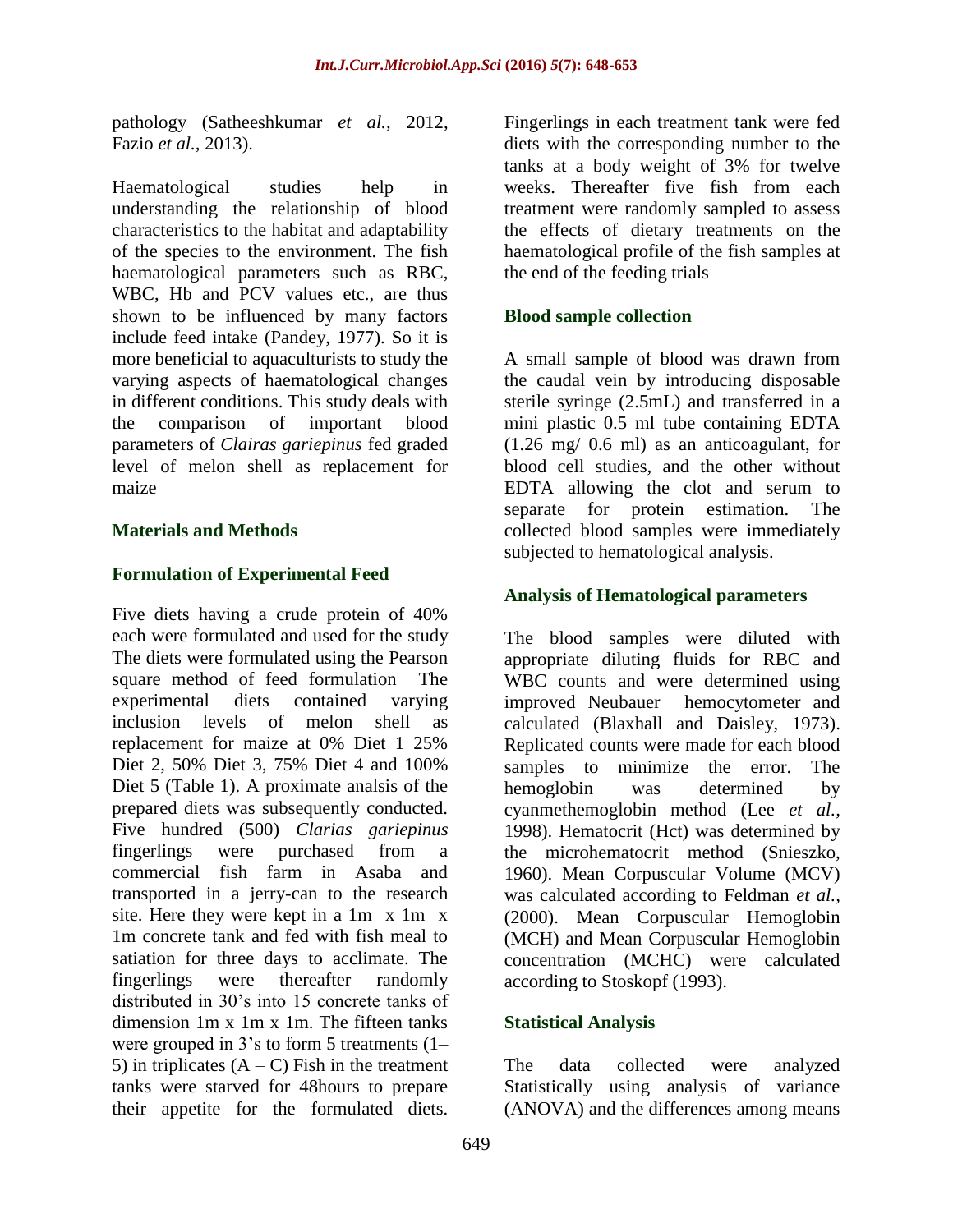were tested for significance (P<0.05) using Duncan multiple range test (SPSS 16.0). Pearson (r) correlation was used to evaluate the inter-relationship between the different hematological parameters and condition factor.

#### **Result and Discussion**

Presented in Tables 1 and 2 are the experimental diets and proximate compositions of the diets.

The results of the blood parameters of *Clarias gariepinus* fed diets with various levels of melon shell in terms of pack cell volume (PCV), Haemoglobin (Hb), red blood count (RBC), white blood count (WBC), and total protain (TP) are presented in Table 3.

PCV ranged between 30.0% in fish fed diet one and 40.0% in fish fed diet five. Also RBC ranged between  $(3.11 \text{ million/mm}^3)$  in fish fed diet four and  $1.8$ million/mm<sup>3</sup> in fish fed diet five. Total protein ranged between 5.0g/dl in fish fed diet four and 3.5g/dl in fish fed diet five. White blood count (WBC) shows a decrease value observed with increase in replacement level of melon sheli in the diets from  $5000$  cell/mm<sup>3</sup> in fish fed diet one and  $7000$  cell/mm<sup>3</sup> in fish fed diet five. Haemoglobin (Hb) ranged between 13.167 in fish fed diet four and 10.03 in fish fed diet one and five. PCV, Hb, WBC, and TP values show significant differences (P<0.05) among groups. PCV increases significantly  $(P<0.05)$ , with increase in replacement level of melon shell among treatments. Diet one is not significantly difference (P>0.05) different from diet five but differ significantly  $(P<0.05)$  from fish fed diet two, three and four.

The blood parameters of this study, (PVC, HB, RBC, WBC, and Plasma protein) shows significant difference (P<0.05) among experimental fish. Significant changes in the PCV and WBC of experimental fish increase as inclusion level of melon shell increase. This observation is not in line with the work of Omitoyin (2006) who reported gradual decrease in blood parameters as inclusion level of poultry liter increase in the diets of *Clarias gariepinus*. RBC level was highest in fish fed diet containing 75% inclusion of melon shell which had a value of  $(3.11\times$  $10^6/\text{mm}^3$ ). This was followed by fish fed diet three  $(2.42 \times 10^6/\text{mm}^3)$ , reduce to diet two  $(2.34 \times 10^6/\text{mm}^3)$ , control diet  $(2.23$  $10^6/\text{mm}^3$ ) down to diet five  $(1.80$  $10^6/\text{mm}^3$ ). However, these values were similar to the RBC values observed for fresh water fish, like *Clarias batrachus* 2.1  $10^6/\text{mm}^3$  and *Labeo rohita*  $2.0 \times 10^6/\text{mm}^3$ (Sudha Summarwar and Santosh Verma, 2012), *Sparus aurata*  $3.49 \times 10^6/\text{mm}^3$  and *Dicenterchus labrax* 3.06 $\times$  10<sup>6</sup>/mm<sup>3</sup> (Fazio, Arfuso, Piclione and Faggio, 2013). WBCs are the suspicious cells of the body. According to Dauglas and Jane (2010), their levels have implications for immune responses and the ability of the animal to fight infections. Species with high levels of WBC will be able to fight infection more effectively. Findings from this study showed that WBC count increased with increase in inclusion level of melon shell, with wide variation of  $5.0 \times 10^3/\text{mm}^3$  in fish fed control diet, to  $7.0 \times 10^3/\text{mm}^3$  in fish fed Diet five. This observation shows that fish fed diet five (100% melon shell) will be able to fight infection more effectively than fish fed control diet (0% melon shell). The inverse relationship between WBC and RBC in this present study was also reported by Satheeshkumar *et al*, (2010) on seven different teleost fishes. PCV value ranged from 40.0 in fish fed diet five (100% melon shell) to 30.0 in fish fed diet one. PCV concentration increased with increase in melon shell inclusion. This may be due to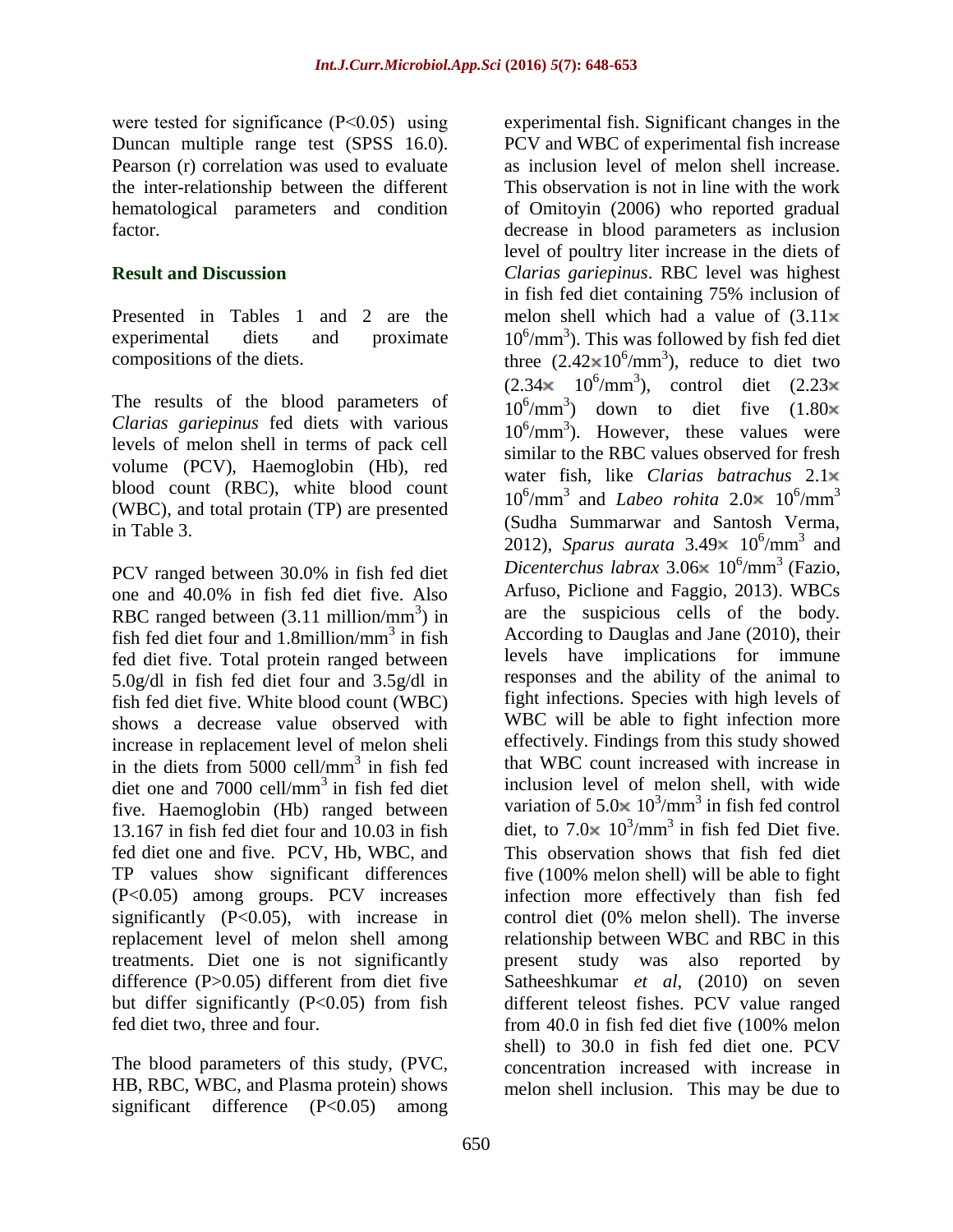high value of cellular component of the blood (Fuzio *et al.,* 2013). Plasma protein ranged from 3.5mg/100ml in fish fed diet five to 5.0mg/100ml in fish fed diet four.

This range is in line with the work of Sudha *et al*, (2012) who reported 5.1mg/100ml for *Catla catla*, 3.9mg/100ml for *L. rohita* and *C. carpio* 3.1mg/100ml.

#### **Table.1** Ingredients and nutrient Composition of Experimental Diets

| Ingredient   | 0%   | 25%  | 50%  | 75%  | 100% |  |
|--------------|------|------|------|------|------|--|
| Fish         | 28.6 | 28.6 | 28.6 | 28.6 | 28.6 |  |
| meal(g)      |      |      |      |      |      |  |
| Groundnut    | 18.9 | 18.9 | 18.9 | 18.9 | 18.9 |  |
| $\cake\ (g)$ |      |      |      |      |      |  |
| Soya bean    | 17.7 | 17.7 | 17.7 | 17.7 | 17.7 |  |
| meal $(g)$   |      |      |      |      |      |  |
| Maize $(g)$  | 24.9 | 18.7 | 12.8 | 6.5  |      |  |
| Melon $(g)$  |      | 6.5  | 12.8 | 18.7 | 24.9 |  |
| Bone         | 3.0  | 3.0  | 3.0  | 3.0  | 3.0  |  |
| meal(g)      |      |      |      |      |      |  |
| Lysine(g)    | 2.0  | 2.0  | 2.0  | 2.0  | 2.0  |  |
| Premix(g)    | 2.0  | 2.0  | 2.0  | 2.0  | 2.0  |  |
| Oil(g)       | 1.0  | 1.0  | 1.0  | 1.0  | 1.0  |  |
| Methionine   | 2.0  | 2.0  | 2.0  | 2.0  | 2.0  |  |
| (g)          |      |      |      |      |      |  |

#### **Table.2** Proximate Composition of Experimental Diets

|   | Sample Diet | % Moisture | % Ash content | %Crude<br>fiber | %Ether<br>Extract | $\%$<br>Crude<br>protein | % Nitrogen<br>free<br>extract (NFE) |
|---|-------------|------------|---------------|-----------------|-------------------|--------------------------|-------------------------------------|
|   | Control     | 10.3       | 3.1           | 8.5             | 7.9               | 39.9                     | 30.6                                |
|   | 25%         | 8.9        | 3.1           | 10.2            | 13.5              | 39.7                     | 24.4                                |
|   | 50%         | 8.5        | 3.8           | 11.1            | 15.4              | 39.8                     | 21.8                                |
|   | 75%         | 8.4        | 4.1           | 12.0            | 16.4              | 39.9                     | 19.4                                |
|   | 100%        | 7.6        | 4.3           | 12.9            | 17.4              | 40.2                     | 17.9                                |
| b | Melon Shell | 9.0        | 7.40          | 5.0             | 16.6              | 10.5                     | 5.4                                 |

#### **Table.3** Summary of Analysis of Variance for Haematological profile of Clarias gariepinus fingerlings Fed Graded level of Melon Shell Diets

| Parameters                                                                                               | 0% inclusion of<br>melon shell                                                                                                 | 25% inclusion of<br>melon shell                                                                                                                     | 50% inclusion of<br>melon shell                                                                                                 | 75%<br>inclusion<br>of melon shell                                                                                  | 100%<br>inclusion<br>of melon shell                                                                         |
|----------------------------------------------------------------------------------------------------------|--------------------------------------------------------------------------------------------------------------------------------|-----------------------------------------------------------------------------------------------------------------------------------------------------|---------------------------------------------------------------------------------------------------------------------------------|---------------------------------------------------------------------------------------------------------------------|-------------------------------------------------------------------------------------------------------------|
| PCV%<br>Hb(glc)<br>WBC(cel/mm <sup>3</sup> )<br>RBC(mil/mm <sup>3</sup> )<br>Plasma<br>protein<br>(gldc) | $30.000 \pm 1.0^e$<br>$10.033 \pm 0.153$ <sup>d</sup><br>$5.0 \pm 100.0^e$<br>$2.23 \pm 0.04$ <sup>d</sup><br>$4.0 \pm 0.10^d$ | $32.000 \pm 1.000$ <sup>d</sup><br>$10.433 \pm 0.252$ <sup>c</sup><br>$5.1 \pm 100.00^{\circ}$<br>$2.34 \pm 0.02$ <sup>c</sup><br>$4.50 \pm 0.10^c$ | $34.000 \pm 1.000^{\circ}$<br>$12.20 \pm 0.1^{\mathrm{b}}$<br>$5.5 \pm 100.0^{\circ}$<br>$2.42 \pm 0.02^b$<br>$4.70 \pm 0.10^b$ | $37.00 \pm 1.0^b$<br>$13.167 \pm 0.153$ <sup>a</sup><br>$6.1 \pm 100.0^b$<br>$3.11 \pm 0.02^a$<br>$5.00 \pm 0.10^a$ | $40.00 \pm 1.000^a$<br>$10.033 \pm 0.152^d$<br>$7.0 \pm 100.00^a$<br>$1.80 \pm 0.04^e$<br>$3.50 \pm 0.10^e$ |

Means with the same alphabets as superscripts on the same row are not significantly different (P>0.05)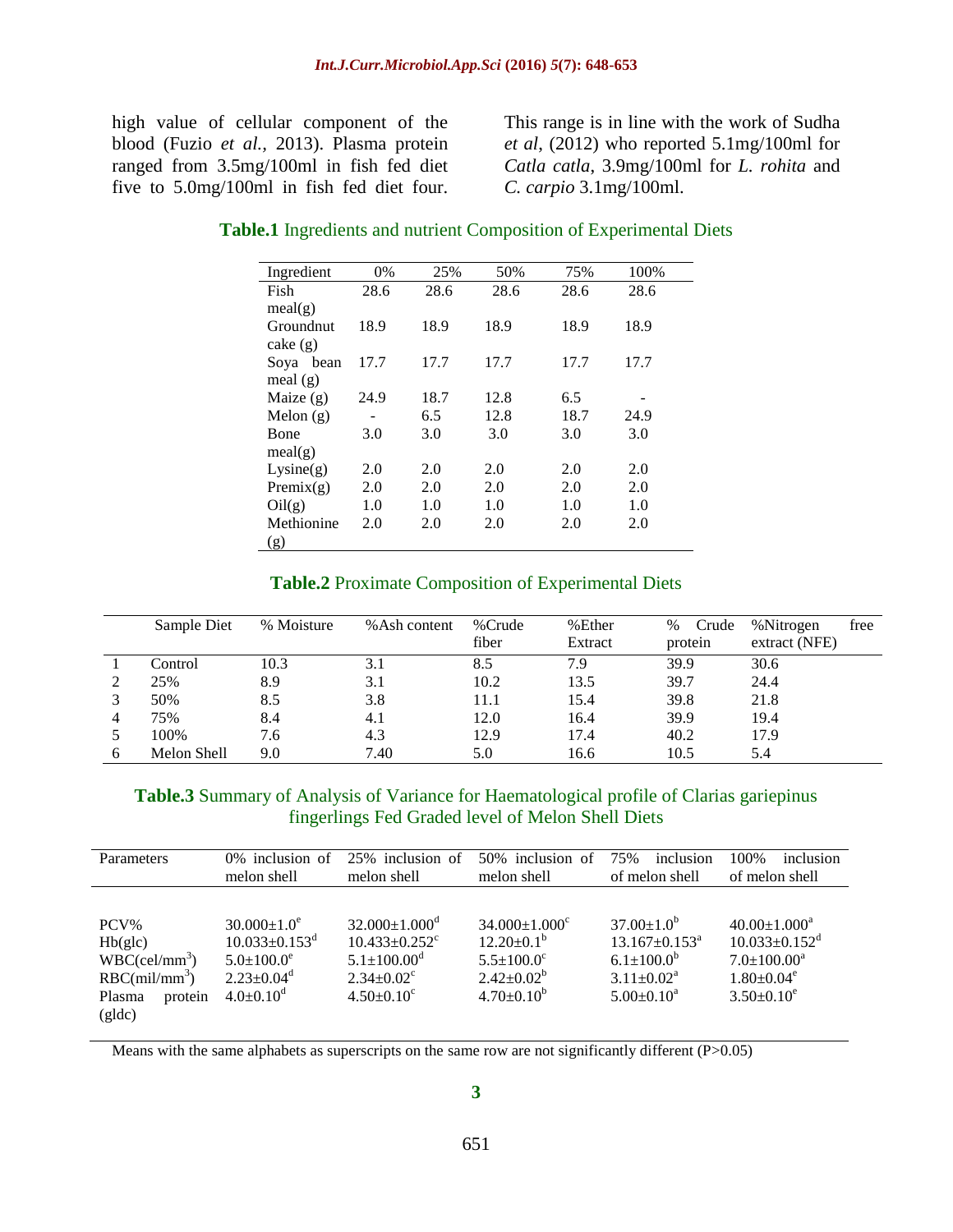|  |  |  |  |  | Table.4 Correlation Matrix of Haematological Parameters and condition factor |  |  |  |
|--|--|--|--|--|------------------------------------------------------------------------------|--|--|--|
|--|--|--|--|--|------------------------------------------------------------------------------|--|--|--|

|                  |                              | <b>PCV</b><br>$(\%)$ | Hb<br>(g/I) | <b>WBC</b><br>(cells/mm3) | RBC<br>(millions/mm3) | Plasma<br>protein (g/dl) MCV MCH MCHC factor |              |              |      | Condition    |
|------------------|------------------------------|----------------------|-------------|---------------------------|-----------------------|----------------------------------------------|--------------|--------------|------|--------------|
| PCV $(\%)$       | <b>Pearson Correlation</b>   | $\mathbf{1}$         |             |                           |                       |                                              |              |              |      |              |
|                  | Sig. (2-tailed)<br>${\bf N}$ |                      |             |                           |                       |                                              |              |              |      |              |
| Hb(g/l)          | <b>Pearson Correlation</b>   | .231                 | -1          |                           |                       |                                              |              |              |      |              |
|                  | Sig. (2-tailed)              | .408                 |             |                           |                       |                                              |              |              |      |              |
|                  | N                            | 15                   | 15          |                           |                       |                                              |              |              |      |              |
| <b>WBC</b>       | <b>Pearson Correlation</b>   | $.957***$            | .077        | $\mathbf{1}$              |                       |                                              |              |              |      |              |
| (cells/mm3)      | Sig. (2-tailed)              | .000                 | .785        |                           |                       |                                              |              |              |      |              |
|                  | N                            | 15                   | 15          | 15                        |                       |                                              |              |              |      |              |
| <b>RBC</b>       | Pearson Correlation          | $-.077$              | $.865***$   | $-.217$                   | $\mathbf{1}$          |                                              |              |              |      |              |
| (millions/mm3)   | Sig. (2-tailed)              | .786                 | .000        | .437                      |                       |                                              |              |              |      |              |
|                  | $\mathbf N$                  | 15                   | 15          | 15                        | 15                    |                                              |              |              |      |              |
| Plasma           | protein Pearson Correlation  | $-.172$              | .849        | $-.374$                   | $.905***$             | 1                                            |              |              |      |              |
| (g/dl)           | Sig. (2-tailed)              | .540                 | .000        | .169                      | .000                  |                                              |              |              |      |              |
|                  | N                            | 15                   | 15          | 15                        | 15                    | 15                                           |              |              |      |              |
| <b>MCV</b>       | <b>Pearson Correlation</b>   | .348                 | $-.645***$  | .415                      | $-.914***$            | $-.782$ **                                   | $\mathbf{1}$ |              |      |              |
|                  | Sig. (2-tailed)              | .204                 | .009        | .124                      | .000                  | .001                                         |              |              |      |              |
|                  | N                            | 15                   | 15          | 15                        | 15                    | 15                                           | 15           |              |      |              |
| <b>MCH</b>       | Pearson Correlation          | .448                 | $-.526$     | .444                      | $-.776$ **            | $-.611*$                                     | $.890**$     | $\mathbf{1}$ |      |              |
|                  | Sig. (2-tailed)              | .094                 | .044        | .097                      | .001                  | .015                                         | .000         |              |      |              |
|                  | N                            | 15                   | 15          | 15                        | 15                    | 15                                           | 15           | 15           |      |              |
| <b>MCHC</b>      | <b>Pearson Correlation</b>   | .070                 | $-.388$     | .159                      | $-.056$               | $-.361$                                      | $-.128$      | $-.054$ 1    |      |              |
|                  | Sig. (2-tailed)              | .804                 | .153        | .571                      | .844                  | .186                                         | .650         | .847         |      |              |
|                  | N                            | 15                   | 15          | 15                        | 15                    | 15                                           | 15           | 15           | 15   |              |
| Condition factor | <b>Pearson Correlation</b>   | $-.500$              | $-.608$     | $-.425$                   | $-.524$ *             | $-.402$                                      | .283         | .157         | .002 | $\mathbf{1}$ |
|                  | Sig. (2-tailed)              | .058                 | .016        | .114                      | .045                  | .138                                         | .307         | .577         | .994 |              |
|                  | N                            | 15                   | 15          | 15                        | 15                    | 15                                           | 15           | 15           | 15   | 15           |

\*\*. Correlation is significant at the 0.01 level (2-tailed).

\* Correlation is significant at the 0.05 level (2-tailed).

Correlation of blood parameters and condition factor of this study (table 3) revealed that PCV, WBC, Hb, RBC and plasma protein have negative relationship with the condition factor (K) of the experimental fish. This implies that the condition of the fish have great impact on the hematological indices of the fish (Kandeepan, 2014). However, the result of this study shows that the experimental fish had condition factor (K) of one and above, which is a confirmation of good health status of experimental fish.

In conclusion, this study shows that inclusion of melon shell in the diets does not have adverse effect on *Clarias gariepinus* can be conveniently used as replacement for maize in feed formulation.

#### **References**

Blaxhall, D.C., Daiseley, K.W. 1973. Routine Haematological Methods for use with Fish Blood. *J. Fish Biol.,* 5: 771-781.

Douglass, J.W., Jane, K.W. (eds.) 2010.